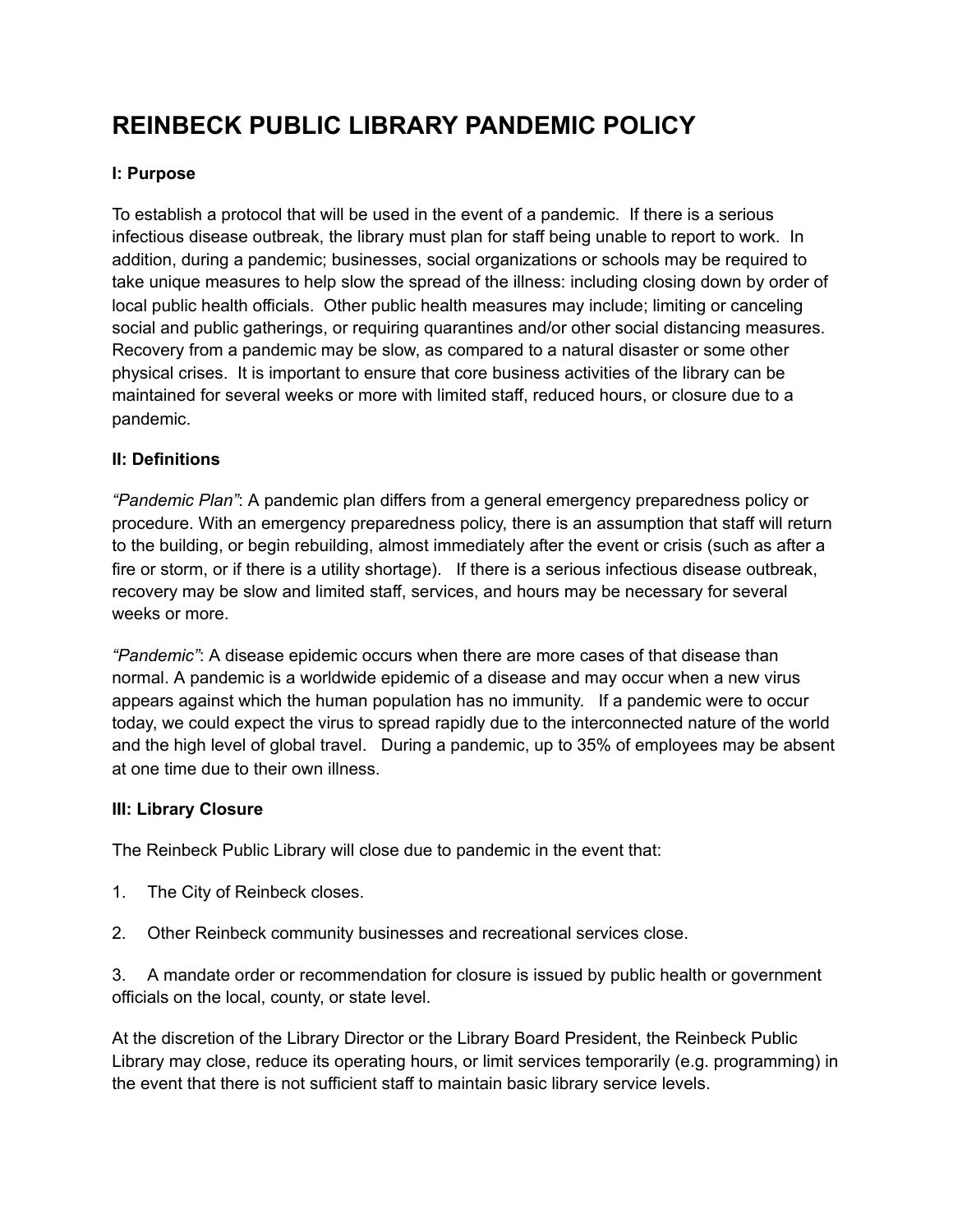In the event of closure, it is imperative that the Library Director or designee follow the communication procedures and submit payroll. Due dates and holds pickup dates for library materials will be adjusted so that no overdue charges are assessed and holds do not expire on dates in which the library is closed. The exterior book drop will be kept open and cleared periodically as long as possible.

# **IV: School Closure Due to Pandemic**

In the event that any Gladbrook-Reinbeck area school districts are closed due to a pandemic outbreak, the Reinbeck Public Library will operate on reduced hours, close, or operate in whatever way the city deems appropriate. All library programs and special events will be canceled on any day in which any or all of Gladbrook-Reinbeck area schools are closed due to pandemic-related illnesses.

School closure is an attempt to slow the spread of disease/viruses. Allowing large crowds to congregate at the library would be counterproductive. The Reinbeck Library will stay in contact with the City to determine the best course of action.

Disinfecting and/or cleaning procedures issued by public health officials will be followed as possible.

## **V: Minimum Staffing Level**

Minimum staffing level for a temporary period of time is defined as one healthy employee available to be present at the library during all open hours with a maximum 8 hour workday and 40 hour workweek. An inability to maintain this temporary minimal level for more than five consecutive days will result in reduced hours or closing the library.

The level of excused absence of library staff will determine the ability to carry out services and maintain open hours. Phases may include:

- 1. Cancellation of all programs and special events.
- 2. Staff Library at minimum staffing level for a temporary period of time.
- 3. Reduce open hours if number of employees falls below temporary minimum level.

4. Close the library for one or more days if number of employees further declines or only minimum level can be met for five or more days.

If the Library is open, employees are expected to report to work on time as scheduled, excluding any excused absences following the Reinbeck Public Library/City of Reinbeck Work Rules sick leave policy. In the event of closure where library employees are sent home, those employees shall be compensated for their regularly scheduled hours during the closure by providing work from home project hours.